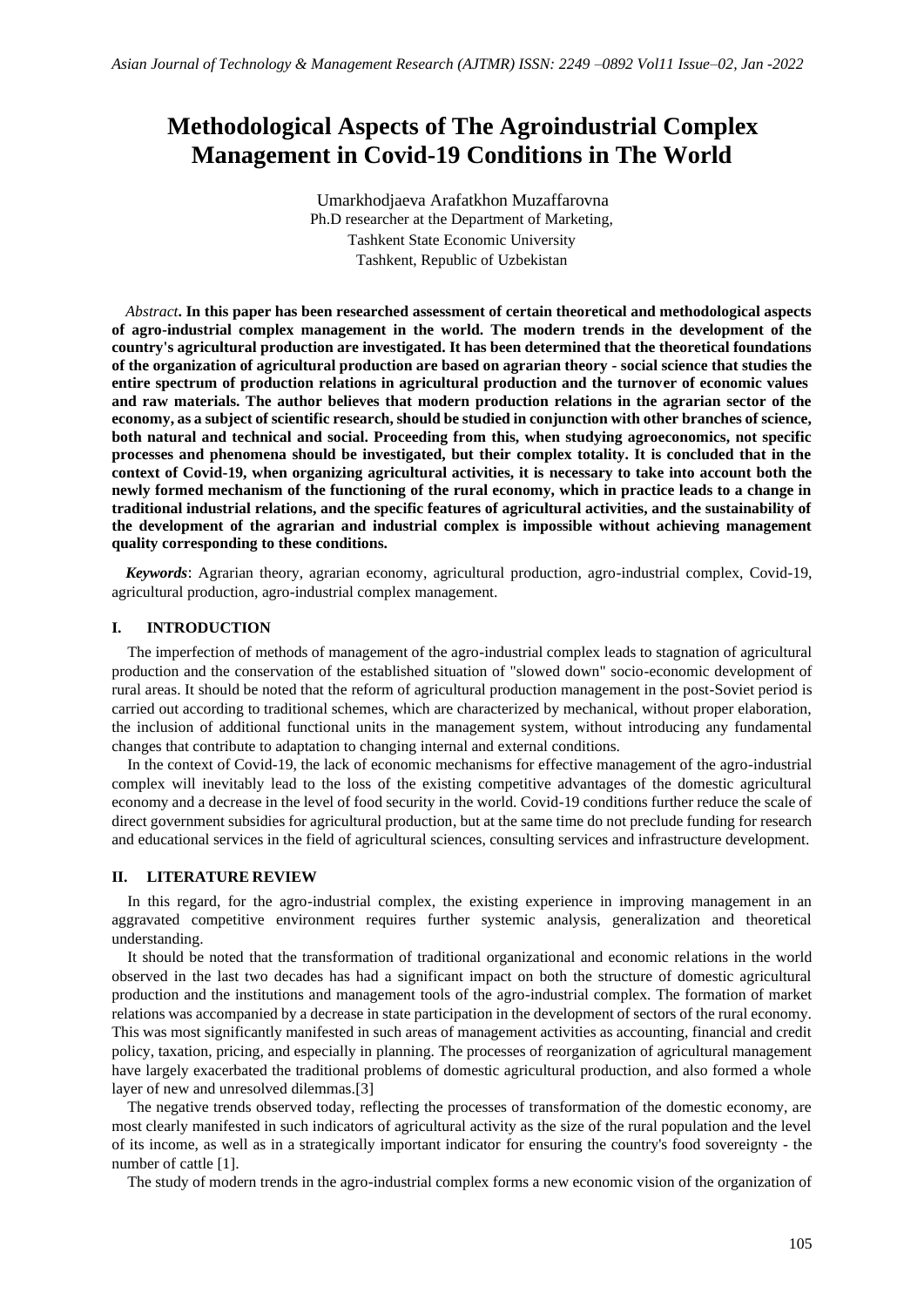agricultural production and determines the key directions for improving the management of agro-industrial complex development, including in matters of structural restructuring and modernization of agro-management at the federal and local levels.[2]

Agricultural production, postharvest handling, processing, distribution/retail/service, and consumption i.e., field to fork are the 5 phases of Food supply chain (FSC). In the food supply chain, two mechanisms surrounding food consistency and protection are used. The first is focused on rules and legislation that use compulsory requirements that are reviewed by state departments. The second is focused on voluntary principles established by business laws or international organizations [5]. According to Rizou et al., [6], FSC involves critical last stages where people can get infected easily, hence for the safe handling/preparation/delivery of food, using personal protective equipment such as helmets and glove, sanitization of surfaces and working environments, even the maintenance of social distance are some Safety measures to ensure the continuity of food flow. [7] The COVID-19 pandemic does not specifically impact development, unlike foot and mouth disease, bird flu or Listeria, since it does not propagate directly to animals or agricultural products [10].

## **III. ANALYSIS AND RESULTS**

The theoretical foundations of the organization of agricultural production are based on the agrarian theory. Agroeconomics in its essence and the historical path of development belongs to the social branches of science. The study of industrial relations and individuals in the entire complex of their activities and interdependence in agricultural production, the turnover of economic values and raw materials, the formation of certain material preferences is the subject of agroeconomics. At the same time, it is necessary to understand that the level of development of production relations and productive forces is determined by the factors of the prevailing conditions for the development of the corresponding socio-economic formation of the country.

The method of agroeconomics, as dynamically developing depending on ideological innovations and changes in the external and internal environment, is a key factor in the development of directions for modern scientific activities of the agricultural economy.[8]

It should be noted that the laws of economics in force in the agro-industrial complex are objective and do not depend on the consciousness of individuals. At the same time, the latter use the laws of economics in the practice of economic activity, direct them towards the realization of public and individual interests.[4]

Based on this, it is possible to formulate an understanding that agroeconomics is a science that studies the operation of the objective laws of the economy, their participation in agricultural production and develops practical recommendations for their implementation and implementation in the country's agricultural policy.

Thus, the economy of agricultural production is the whole complex of social relations in which individuals participate in the process of carrying out agricultural activities.[9]

Thus, under the conditions of a socialist economy, agriculture developed mainly in the form of collective forms of ownership (collective and state farms). Currently, the vector of research of the domestic economy is more focused on the subjects of agricultural production of private property, competing in a market environment.

It should be noted that modern production relations in the agricultural sector of the economy as a subject of scientific research should be studied in conjunction with other branches of science, both natural and technical and social. The social sciences, in relation to the processes of the agrarian economy, include political economy, the history of economic studies, management, and sectoral economics. For the purposes of this study, we will consider the method of agricultural economics as a way of knowing reality, the subject of research, as well as ways to achieve and fulfill certain goals.[10]

The study of the methodological basis of agroeconomics should be based on the dialectical method as the study of all phenomena of the corresponding social system in the complex of their mutual connections, which form a material unity, and the processes not only depend not only on each other in movement and development, but also pass under the influence of various external and internal factors from quantitative changes to a new quality. Proceeding from this, when studying the agrarian economy, not specific processes and phenomena should be investigated, but their complex totality. This approach is applicable both to the socialist agrarian economy and to the new market conditions of its functioning, with special attention should be paid to the specifics of agricultural production.[5]

It should be noted that the agro-industrial complex is characterized by both simple and extended reproduction. In accordance with the general understanding, simple reproduction involves the receipt of agricultural products in the amount necessary to replenish their costs and domestic consumption. At the same time, it is necessary to understand that in the agricultural sector, production factors are subject to changes in accordance with differing climatic conditions over the years, as well as with the use of new technological experience.

In this regard, in our opinion, the attribution of individual annual results of agricultural activity to simple reproduction with a deficit of surplus product directed to the development of economic activity is incorrect. The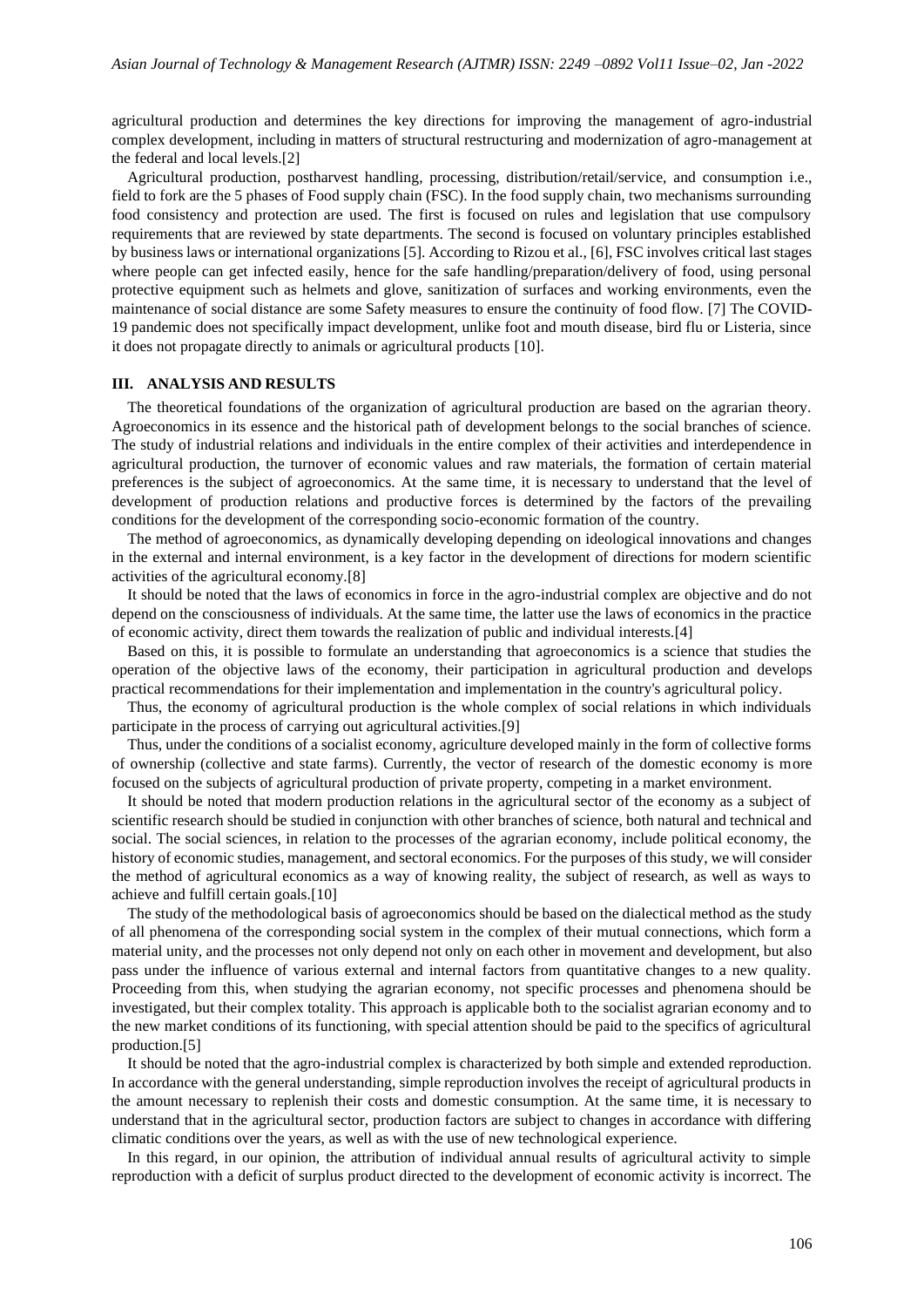effectiveness of agricultural production is largely determined by the state of such natural factors as climatic conditions, including the amount of precipitation, the quality of agricultural land and other time differences. That is, negative results, as a rule, represent extended reproduction, since subsequent periods can provide greater efficiency, and the exclusion of agricultural land for a certain period from the turnover of agricultural land ensures their reproductive capacity and the possibility in the future to create an additional surplus product (in fact, the capitalization of the main means of production of the agrarian economy - land).

Proceeding from this, in the very understanding of the expanded reproduction of the agrarian economy, there is a tendency towards a qualitative improvement and increase in both commodity production and the means and objects of labor.

It should be noted that throughout practically the entire period of land development in the world, expanded reproduction was mainly ensured by an increase in the volume of arable land, the number of agricultural animals, etc. This was especially pronounced during the development of virgin lands in the middle of the 20th century, when the area under crops, primarily grain crops, increased significantly. At the same time, an ill-considered policy of developing virgin lands in practice often led to such environmental and humanitarian disasters as soil erosion and a reduction in the fertile layer, dust storms, a reduction in traditional pastoral pastures, and changes in the traditional way of the local population.

At that time, funds, including production, financial and, most importantly, labor resources, were withdrawn from the traditional agricultural regions of the country, which, when implementing scientifically grounded approaches to the management of the agro-industrial complex, could ensure sustainable agricultural production in the interests of future generations.

#### **IV. CONCLUSIONS**

In summary, domestic science matured an understanding of the need to switch from the extensive method of achieving expanded agricultural reproduction to intensive methods aimed at obtaining a new quality of indicators of the agricultural economy. It was then that the tasks of increasing the yield and productivity of agricultural products through land reclamation and irrigation, the introduction of mineral fertilizers, improving the quality of seed material and reproductive young animals, and so on, were reflected in the scientific literature, and subsequently - in various government programs and documents.

For further research, it is necessary to consider such a feature of agro-industrial production as differential rent. In the widespread understanding, differential rent is understood as the surplus profit received by the agricultural producer when the social price exceeds the individual price of the product. There are two types of differential rent.

It should be understood that the first differential rent, according to the teachings of the classics of political economy, traditionally considered in relation to agricultural production, also applies to industry. This is expressed primarily in relation to processing industries and their remoteness from sources of raw materials. At the same time, the development of transport communications and an increase in the manufacturability and material consumption of modern industrial production reduces the rental benefits today.

The second differential rent is as excess profit achieved by channeling additional funds (their capitalization) into agricultural production. That is, in fact, the second differential rent is provided by intensive farming methods.

The peculiarities of the first and second differential rents were investigated by Adam Smith, who understood the rent as a rent for agricultural land, which the tenant can pay the maximum for a certain quality. A. Smith also noted that the specificity of agricultural production limits the diversity and separation of production processes that exist in industry (manufactory). This is determined by both the seasonality of agricultural work and the interaction and mutual consumption of agricultural products. With a minimum demand, the producer has no reason to concentrate on the production of any product, since there is no opportunity for the exchange of a surplus of production in excess of his own consumption for the products of labor of other individuals that he needs [3].

This factor is one of the restraining circumstances of ensuring equal growth of labor productivity with the industries of industry.

The desire to equalize the potentials of the agricultural economy with other branches of the material sphere in modern times determines such trends in agricultural production as:

- specialization in the production of a certain type of agricultural products, providing greater profitability, taking into account factors favorable for the maximum possible output;
- mechanization and technological re-equipment of production facilities, which increase the labor productivity of agricultural workers and ensure the competitiveness of products in the conditions of Covid-19.

The transformation of economic relations in the course of market reforms not only led to global changes not only in the country's agro-industrial complex, but also had a significant impact on the formation of a new organizational structure of the world's rural economy.